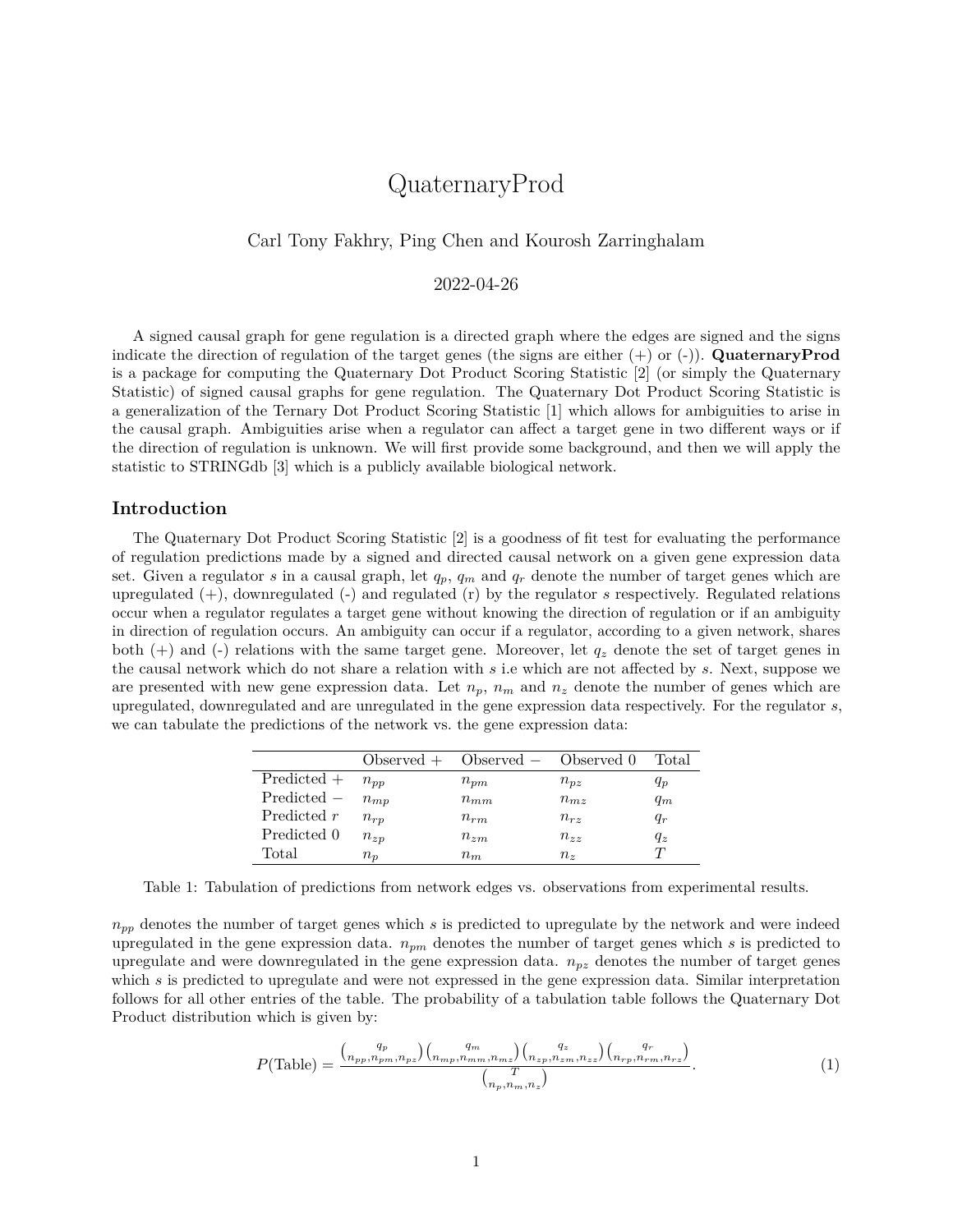Note, since the predictions by the network and the experimental values are fixed, then the table has 6 degrees of freedom  $n_{pp}$ ,  $n_{mm}$ ,  $n_{rp}$ ,  $n_{rm}$ ,  $n_{mp}$  and  $n_{pm}$ . The score *S* to measure the goodness of fit is given by:

$$
S(\text{Table}) = n_{pp} + n_{mm} + n_{rp} + n_{rm} - (n_{mp} + n_{pm})
$$
\n
$$
(2)
$$

which is the sum of the good predictions (i.e  $n_{pp}$ ,  $n_{mm}$ ,  $n_{rp}$  and  $n_{rm}$ ) minus the bad predictions (i.e  $n_{mp}$  and *npm*). To compute the probability of a score, we sum the probabilites of all tables with score *S* as follows:

$$
P(S) = \sum_{P(\text{Table})=S} P(\text{Table}).\tag{3}
$$

### **Functionality**

**QuaternaryProd** provides different functions for computing the probability of a score, probability mass function, p-value of a score and the domain of the Quaternary Dot Product Scoring Statistic. The probability mass function can be computed if given the margins of the table.

### **library**(QuaternaryProd)

```
# Compute the probability mass function
pmf <- QP_Pmf(q_p = 20, q_m = 20, q_z = 20, q_r = 0, n_p = 20, n_m = 20, n_z = 20)
```

```
# Plot the mass function
plot(names(pmf), pmf, col="blue", xlab = "scores", ylab = "probabilities")
lines(names(pmf), pmf, col = "blue")
```


scores

The package contains optimized functions for computing the p-value of a score. To compute the p-value of score we can use the following:

```
# Get the p-value of score 5
pval <- QP_Pvalue(score = 5, q_p = 20, q_m = 20, q_z = 20, q_r = 0,
                                                     n_p = 20, n_m = 20, n_z = 20pval
```

```
## [1] 0.1948157
```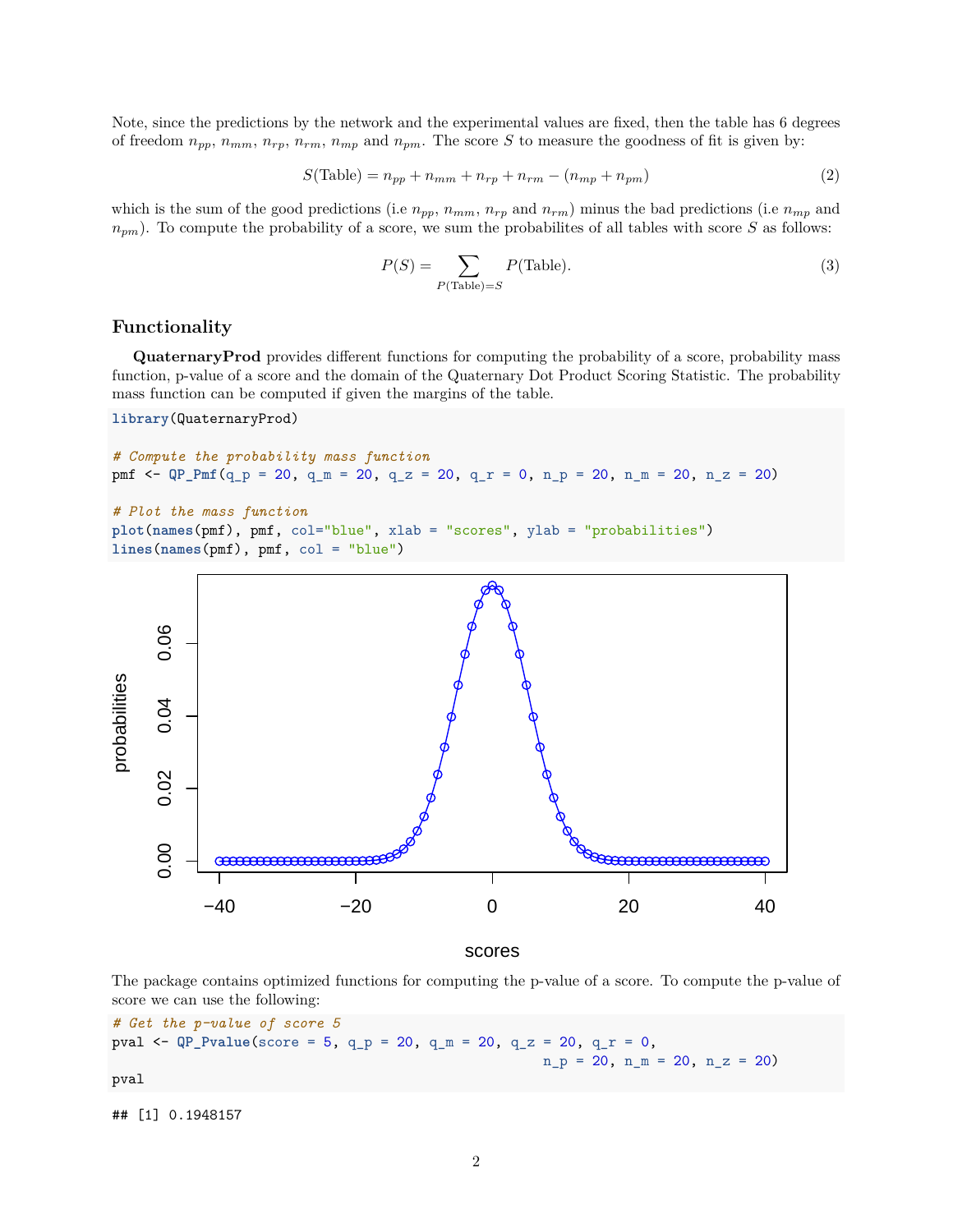```
# Compue the p-value only if it is statistically significant otherwise
# return -1
pval <- QP_SigPvalue(score = 5, q_p = 20, q_m = 20, q_z = 20, q_r = 0,
                                                     n_p = 20, n_m = 20, n_z = 20pval
```

```
## [1] -1
```
If the user is only interested in obtaining statistically significant p-values, then QP\_SigPvalue is optimized for this purpose. In either case, the user is advised to compute the p-value of a score using the previous two functions which will be faster than computing the entire probability mass function and then computing the p-value. Finally, it is possible to also compute the probabilities of scores individually using QP\_Probability and the support of the distribution using QP\_Support. Since this package is written for the benefit of bioinformaticians, we will provide an example on how to apply this statistic to a publicly available network. One bioinformatic application is to test how well protein-protein causal networks can predict the regulators in gene expression data. In the last section of this Vignette, we present an example for computing this statistic over the STRINGdb network.

## **Functionality for working with the Homo sapien causal network from STRINGdb**

Here we provide functionality for using **QuaternaryProd** with the STRINGdb Homo Sapien causal network (version 10) provided under the [creative commons license.](https://creativecommons.org/licenses/by/3.0/)

## **Compute Pvalues Over the Network**

Given new gene expression data, we can compute the scores and p-values for all regulators in the STRINGdb Homo Sapien causal network using the specialized RunCRE\_HSAStringDB function. Note that the user can specify and use other causal networks with RunCRE HSAStringDB. We use the gene expression data sets that were used in [1]. The data sets contain the c-Myc and E2F3 expression signatures. Note that the results may differ from those reported in [2] since the network was parsed differently.

#### **Load Gene Expression Data**

First, we load all the data sets. The gene expression data sets must have the following columns: 1- entrez column corresponding to the entrez id of the gene, 2- pvalue column corresponding to the pvalue of the gene, 3- fc column corresponding to the fold change of the gene. After we load the data sets, we make sure that there are no duplicated entrez ids in the data sets.

```
library(QuaternaryProd)
```

```
# Get gene expression data
e2f3 <- system.file("extdata", "e2f3_sig.txt",
                             package = "QuaternaryProd")
e2f3 <- read.table(e2f3, sep = "\t",
                             header = TRUE, stringsAsFactors = FALSE)
myc <- system.file("extdata", "myc_sig.txt",
                             package = "QuaternaryProd")
myc <- read.table(myc, sep = "\t",
                             header = TRUE, stringsAsFactors = FALSE)
# Rename column names appropriately
# and remove duplicated entrez ids in the gene expression data
names(e2f3) <- c("entrez", "pvalue", "fc")
e2f3 <- e2f3[!duplicated(e2f3$entrez),]
```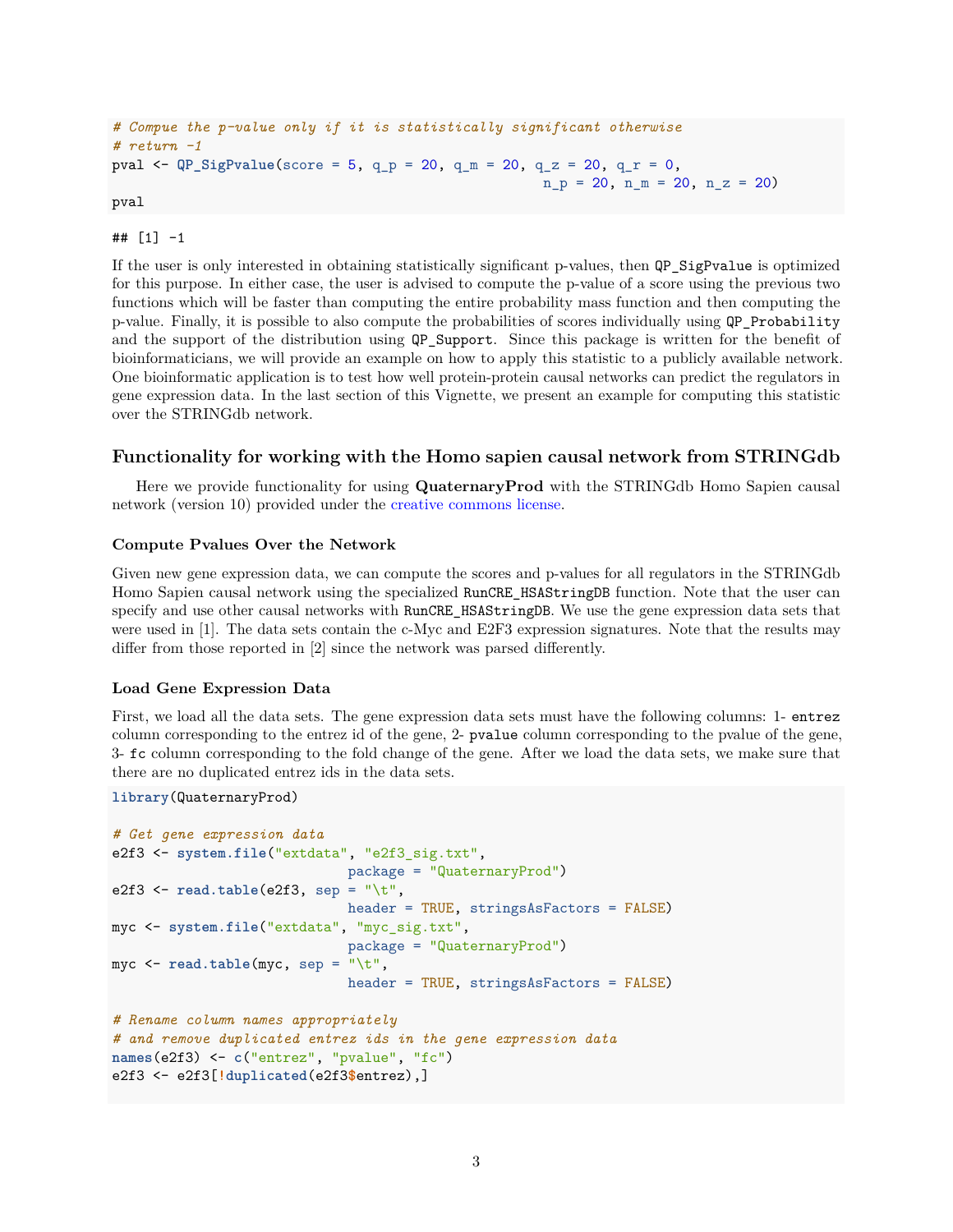```
names(myc) <- c("entrez", "pvalue", "fc")
myc <- myc[!duplicated(myc$entrez),]
```
## **Compute the Quaternary Dot Product Scoring Statistic over STRINGdb**

We can now compute the Quaternary Dot Product Scoring Statistic over STRINGdb using the following:

```
# Compute the Quaternary Dot Product Scoring Statistic for only statistically
# significant regulators
quaternary_results <- RunCRE_HSAStringDB(e2f3, method = "Quaternary",
                                  fc.thresh = log2(1.3), pval.thresh = 0.05,
                                  only.significant.pvalues = TRUE,
                                  significance.level = 0.05,
                                  epsilon = 1e-16, progressBar = FALSE,
                                  relations = NULL, entities = NULL)
## (1/5) Begin Processing...
## (2/5) 135 rows from gene expression data removed due
## to entrez ids being unrepsented in network entities!
```

```
## (3/5) Loading STRINGdb causal network...
```
## (4/5) Computing P-values...

## (5/5) Done.

quaternary\_results[1**:**4, **c**("uid","symbol","regulation","pvalue")]

| ## |                                  |       | uid symbol regulation | pvalue            |
|----|----------------------------------|-------|-----------------------|-------------------|
|    | ## 1 9606.ENSP00000345571        | F.2F1 |                       | up 6.160448e-08   |
|    | ## 2 9606.ENSP00000362592 RBBP4  |       |                       | down 3.095362e-05 |
|    | ## 3 9606.ENSP00000244741 CDKN1A |       |                       | down 3.520453e-05 |
|    | ## 4 9606.ENSP00000274255        | SKP2  |                       | down 7.772292e-05 |

RunCRE\_HSAStringDB returns a data frame containing all the regulators of the String causal network. An efficient algorithm for computing the Quaternary Dot Product Scoring Statistic is presented in [2] and is implemented in **QuaternaryProd**. To further improve performance, RunCRE\_HSAStringDB has an optional argument only.significant.pvalues which can be set to TRUE so that only the p-values of the statistically significant regulators are computed. P-values which are not statistically significant (i.e p-values greater than signficance.level) are not reported, in which case the p-value is set to a value of -1. If the user wishes to compute p-values for regulators which are not statistically significant then the user should set the parameter only.significant.pvalues = FALSE. The regulators are ordered in increasing order of the p-values (Note: details on the columns of the data frame returned can be found in the help page for RunCRE HSAStringDB). Finally, we see that this approach retrieves the signal regulator E2F1.

#### **Compute the Ternary Dot Product Scoring Statistic and the Enrichment test over STRINGdb**

To compute the Ternary Dot Product Statistic over STRINGdb we can use the following:

```
ternary_results <- RunCRE_HSAStringDB(myc, method = "Ternary",
                                      fc.thresh = log2(1.3), pval.thresh = 0.05,
                                      only.significant.pvalues = TRUE,
                                      significance.level = 0.05,
                                      epsilon = 1e-16, progressBar = FALSE,
                                      relations = NULL, entities = NULL)
## (1/5) Begin Processing...
## (2/5) 107 rows from gene_expression_data removed due
```
## to entrez ids being unrepsented in network entities!